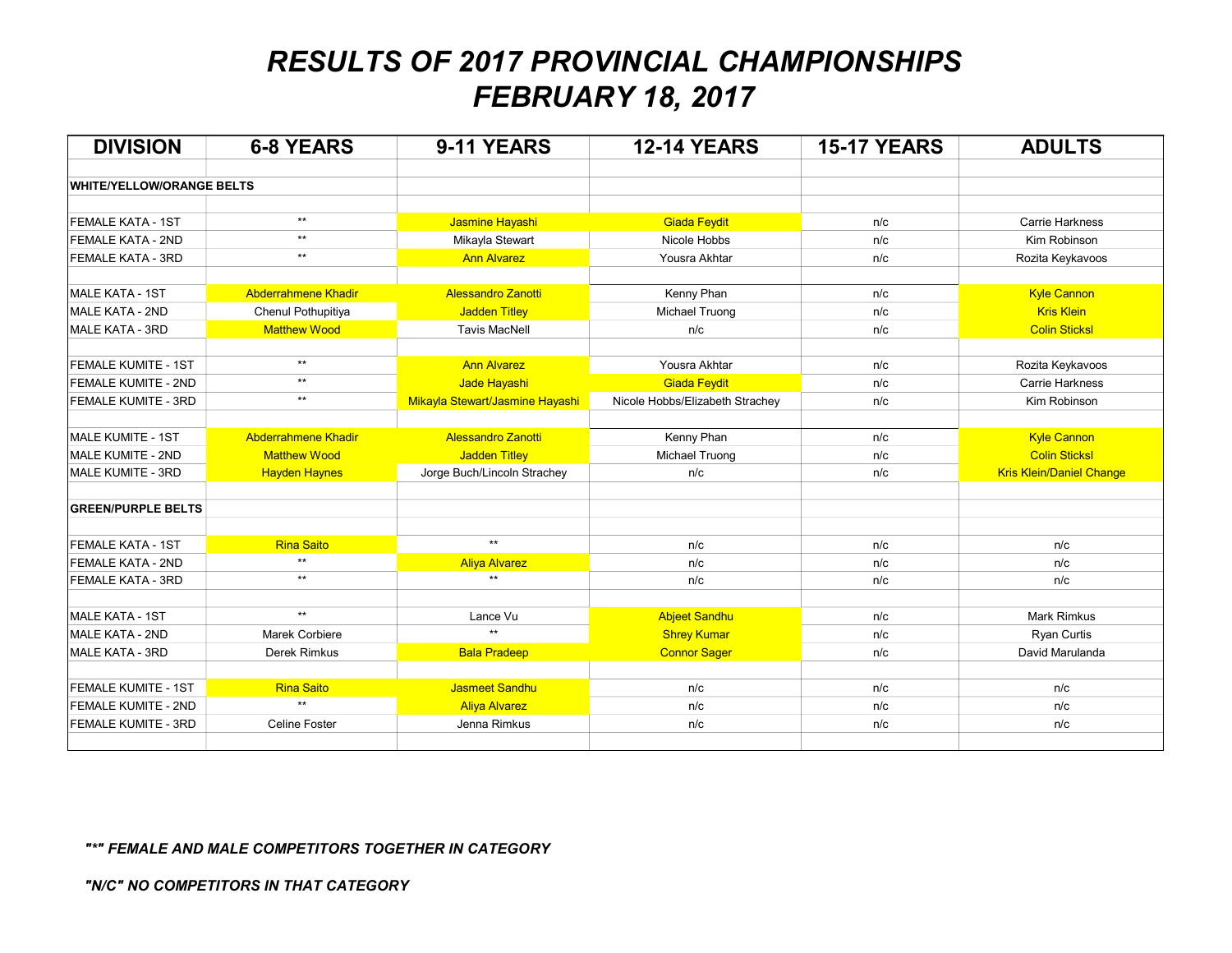# RESULTS OF 2017 PROVINCIAL CHAMPIONSHIPS FEBRUARY 18, 2017

| <b>DIVISION</b>            | <b>6-8 YEARS</b>      | 9-11 YEARS              | <b>12-14 YEARS</b>                | <b>15-17 YEARS</b>  | <b>ADULTS</b>         |
|----------------------------|-----------------------|-------------------------|-----------------------------------|---------------------|-----------------------|
|                            |                       |                         |                                   |                     |                       |
| MALE KUMITE - 1ST          | $***$                 | $^{\star\star}$         | <b>Kaito Sugimuta</b>             | n/c                 | <b>Mark Rimkus</b>    |
| MALE KUMITE - 2ND          | Derek Rimkus          | $^{\star\star}$         | <b>Shrey Kumar</b>                | n/c                 | David Marulanda       |
| MALE KUMITE - 3RD          | <b>Marek Corbiere</b> | Lance Vu                | <b>Abjeet Sandhu/Connor Sager</b> | n/c                 | <b>Ryan Curtis</b>    |
| <b>BROWN BELTS</b>         |                       |                         |                                   |                     |                       |
| <b>FEMALE KATA - 1ST</b>   | n/c                   | <b>Catherine Aguila</b> | n/c                               | n/c                 | Varada Khot           |
| <b>FEMALE KATA - 2ND</b>   | n/c                   | Alexandra Bilichenko    | n/c                               | n/c                 | Shreya Subramanian    |
| <b>FEMALE KATA - 3RD</b>   | n/c                   | <b>Audry DiPerno</b>    | n/c                               | n/c                 | <b>Savreen Gill</b>   |
| MALE KATA - 1ST            | n/c                   | Aidan Nicoll            | Henry Vu                          | n/c                 | David Wahoff          |
| <b>MALE KATA - 2ND</b>     | n/c                   | John Vu                 | Zacharia Yepes                    | n/c                 | Jason Curtis          |
| MALE KATA - 3RD            | n/c                   | Raif Zaman              | Jim-Steven Pasibe                 | n/c                 | n/c                   |
| <b>FEMALE KUMITE - 1ST</b> | n/c                   | <b>Audry DiPerno</b>    | n/c                               | Shreya Subramanian  | <b>Varada Khot</b>    |
| FEMALE KUMITE - 2ND        | n/c                   | <b>Catherine Aguila</b> | n/c                               | Montana Hummel      | Nelli Bilichenko      |
| FEMALE KUMITE - 3RD        | n/c                   | Alexandra Bilichenko    | n/c                               | <b>Savreen Gill</b> | n/c                   |
|                            |                       |                         |                                   |                     |                       |
| MALE KUMITE - 1ST          | n/c                   | <b>Raif Zaman</b>       | Zacharia Yepes                    | n/c                 | Jason Curtis          |
| MALE KUMITE - 2ND          | n/c                   | Aidan Nicoll            | Henry Vu                          | n/c                 | David Wahoff          |
| MALE KUMITE - 3RD          | n/c                   | John Vu                 | Bruce Pasibe/Jim-Steven Pasibe    | n/c                 | n/a                   |
| <b>BLACK BELTS</b>         |                       |                         |                                   |                     |                       |
| <b>FEMALE KATA - 1ST</b>   | n/c                   | n/c                     | Megan Ferrao                      | Sabrina Luu         | <b>Crystal Schatz</b> |
| <b>FEMALE KATA - 2ND</b>   | n/c                   | n/c                     | Maria Florez                      | Sabrina Yepes       | Kimmy Nguyen          |
| <b>FEMALE KATA - 3RD</b>   | n/c                   | n/c                     | <b>Andrea Martinez</b>            | Ana Florez          | Chanita Shum          |
| <b>MALE KATA - 1ST</b>     | n/c                   | n/c                     | n/c                               | n/c                 | Joseph LaCoste        |
| <b>MALE KATA - 2ND</b>     | n/c                   | n/c                     | n/c                               | n/c                 | Andrew Wong           |
| <b>MALE KATA - 3RD</b>     | n/c                   | n/c                     | n/c                               | n/c                 | Viktor Seremetkoski   |
|                            |                       |                         |                                   |                     |                       |

### "\*" FEMALE AND MALE COMPETITORS TOGETHER IN CATEGORY

"N/C" NO COMPETITORS IN THAT CATEGORY